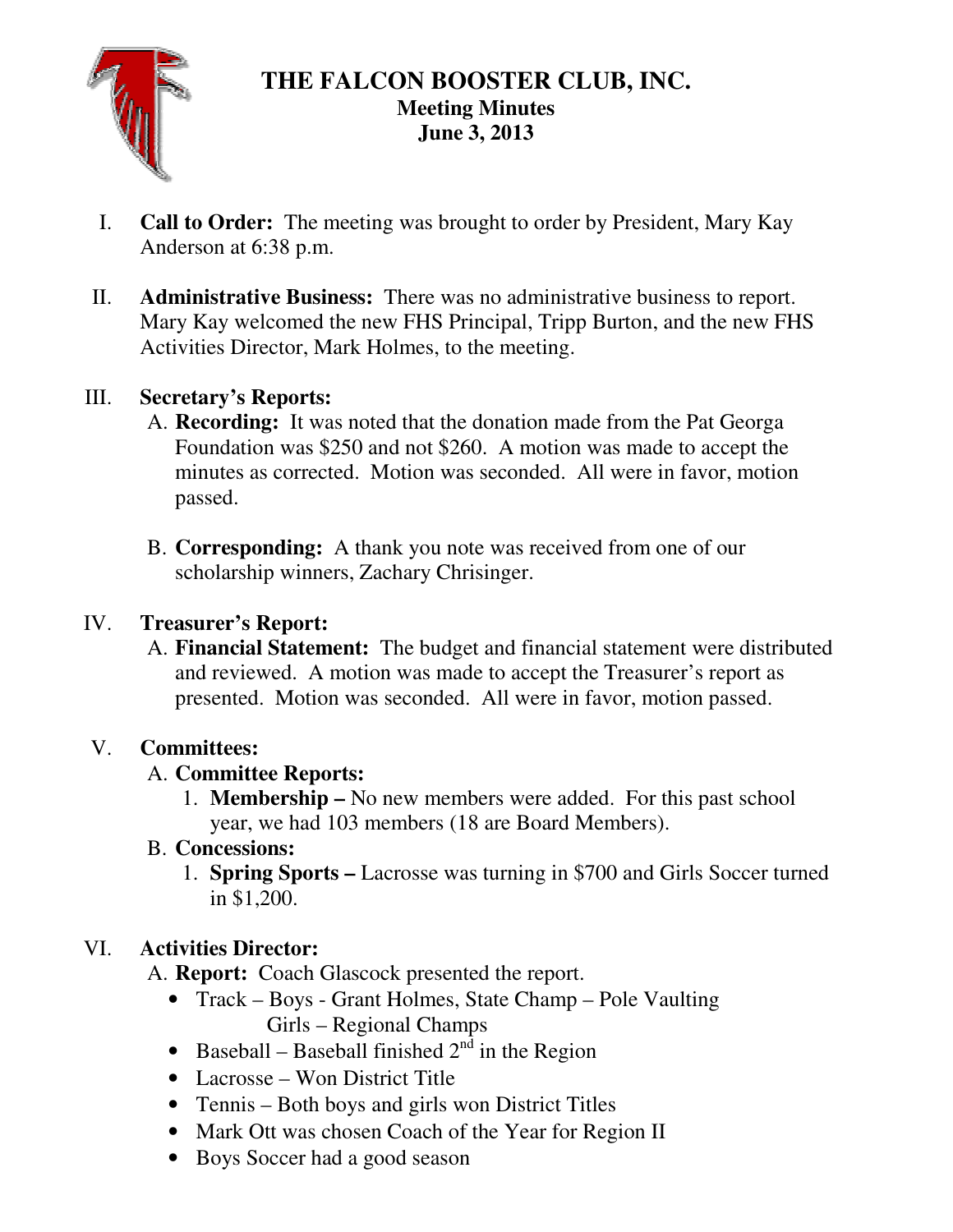- In addition, Coach Glascock reported that the repairs to the softball batting cages were complete. Tom asked if any insurance money had been received for the damages. Coach Glascock was not aware of any.
- B. **Falcon Field Fundraising** Mark Holmes, our new AD plans to continue to sell signs. He has used this particular fundraiser before and says it can be very successful.

#### VII. **Old Business:**

- A. Award Night for Scholarships May 30, 2013 scholarships presented to:
	- 1. Julie Kohler Steve Downs Scholarship
	- 2. Wesley Olinger Randy Moore Scholarship
	- 3. Marco-Ronald Tcheukado Edwin J. Lee Scholarship
	- 4. Briana Hill James Brumfield Scholarship
	- 5. Allison Moore Bernice & Flash Pearson Scholarship
	- 6. Ashley Brown Robert Downs Scholarship
	- 7. Logan Fisher Ben & Mary Golightly Scholarship
	- 8. Zachary Chrisinger Dick & Carolyn Bowen Scholarship
- B. **FHS Renovation** Mary Kay reiterated what was said at our last meeting regarding our letter and the response from Janice Bourne. It was decided that we would not pursue the issue as we did not want our new administrators to consider us rebels.

 Mary Kay did however, as a citizen, send a letter to Lou Emerson, editor of Fauquier Now. She thanked him for his support and reiterated our issues.

 A discussion followed regarding the colors in the hallways and the fact that the mural, which has been up since the beginning, will be torn down as part of the renovations.

C. **Other –** Terri suggested that we may want to consider lowering our scholarships to \$500. All our scholarships are currently \$1,000. Terri stated that LHS has already lowered theirs. She reminded us that we were \$3,000 behind from last year and it would not take us long to go through our savings.

### VIII. **New Business:**

- A. **Spring Sports Award Night June 4, 2013 Picnic** Everything is ready to go for tomorrow night. The picnic will be held on Falcon Field.
- B. **Falcon Field Clean Up Day Tentative Dates** August  $3<sup>rd</sup>$  or August  $10<sup>th</sup>$ , at 8:00 a.m. We would like to have it before our first game –  $8/30/13$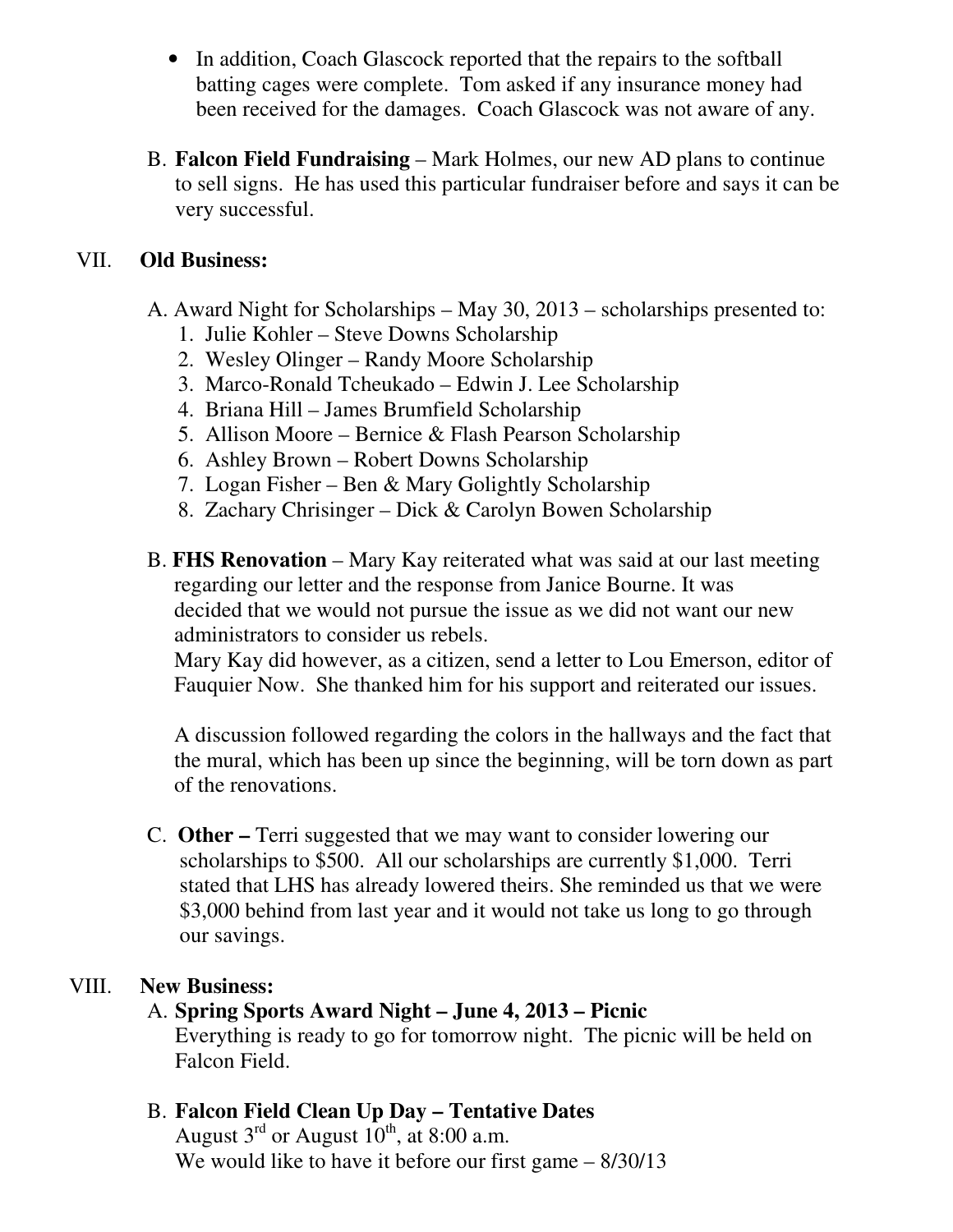We would like to see more students involved; Coaches need to get the word out to their athletes

Terri would like to get a new American Flag for Falcon Field. Our current flag is too small. There was a discussion about perhaps getting one donated from an organization. The board decided they will look in to getting a new and much larger flag.

#### C. **Elections of Officers/BOD for 2013-2014**

 The slate of officers presented by the Nominating Committee at the last meeting was distributed. Results below:

Mary Kay Anderson, President – Yes Kim Steves – Vice President - Yes Steve Browning, Past President – Yes Treasurer Dawn Perks, Recording Secretary – Yes Melanie Brown, Corresponding Secretary – Yes Michelle Bane - Yes Sarah Cheatwood – Yes Mary Chrisinger– Yes Andrea Gaines – Yes Tom Gallagher – Yes Candy Glascock – Yes Martha Janoskie – Yes Cissy Rice – Yes Sharion Rigney – Yes Terri Shaw – Yes Tina Strawn - Yes Cheryl Ward – Declined Donna Comer – Declined

 Mary Kay asked if there were any additional nominations from the floor. The floor nominations are: Cathy Beaulieu – nominated for Treasurer Amy Canard Penny Grimes Karen Moore Cathy Zimmer Before we voted, Mary Kay stated that with our by-law change made last year, we have room for all of our nominees.

 A motion was made to accept the slate of officers and new board members. Motion was seconded. All were in favor, motion passed.